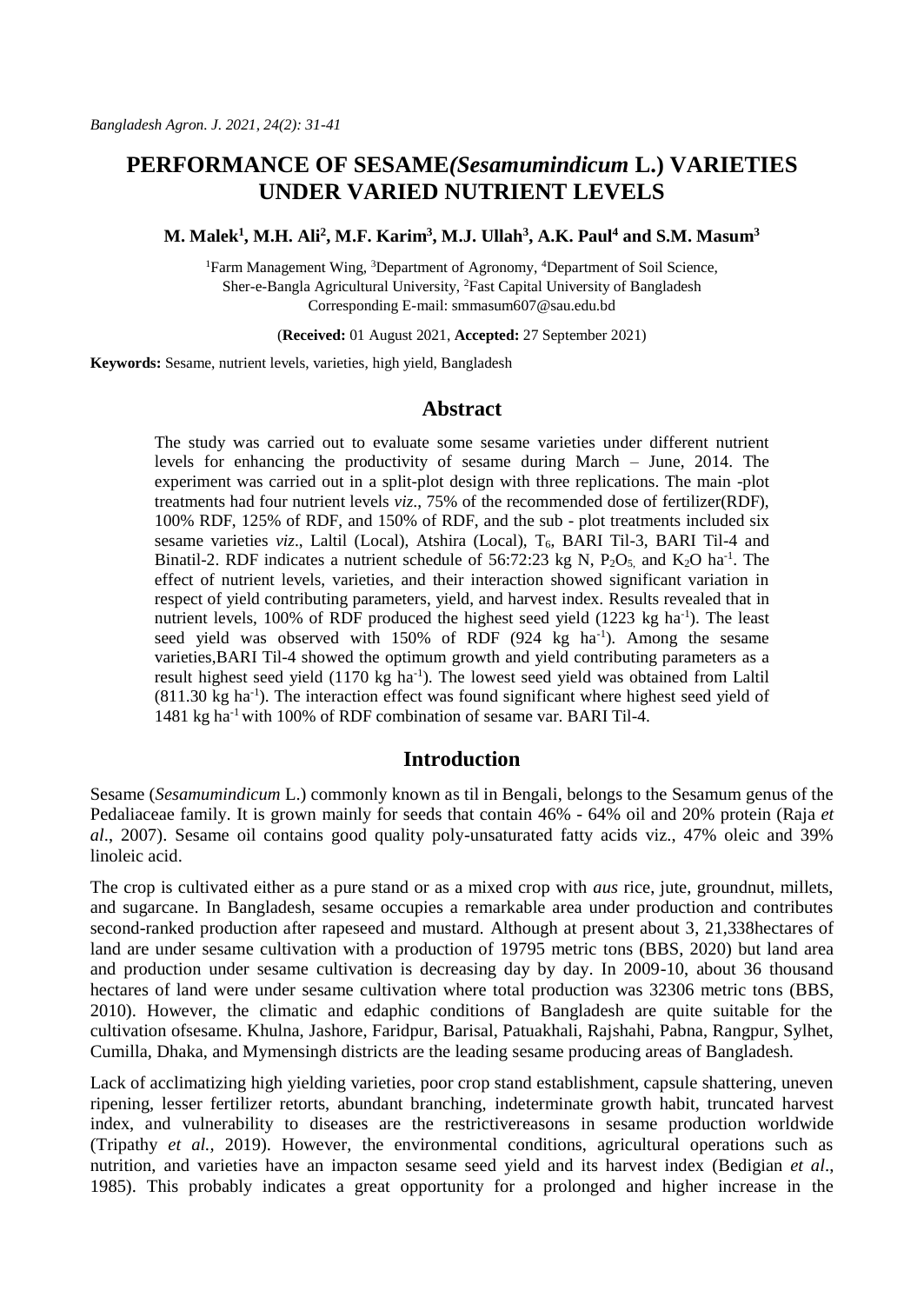productivity of sesame. To increase the productivity of sesame, various improved technologies are needed and among them, various agro-techniques, isolating location-specific varieties assumes greater significance (Myint *et al*., 2020). In particular, variety, sowing time, population density and/or plant spacing, and fertilizermanagement in the soil play significant roles as determinants of seed yield. There are several modern varieties available in Bangladesh; but, the farmers are continuing to grow local varieties. Besides, inappropriate use of fertilizers is one of the major production constraints. Therefore, adoption of sustainable variety and maintenance of nutrient status in the soil would fulfill the maximizing yield of sesame (Monayem *et al*., 2015). Higher productivity in any crop can be achieved through a combination of ideal variety associated with appropriate nutrient management practices.Besides, without or little use of fertilizers for sesame is a common practice in in Bangladesh. Keeping all the above facts, the study was undertaken to comparethe varietiesalong with the fertilizer management on sesame growth performance and productivity.

## **Materials and Methods**

The experiment was carried out at the research field of the Agronomy Department, Sher-e-Bangla Agricultural University, Dhaka during March-June 2014. The experimental field was located at 90° 33′ E longitude and 23° 71′ N latitude at a height of 9 m above the sea level. The climate of the experimental area was sub-tropical and characterized by high temperature, heavy rainfall during Kharif-1 season (March-June), and scanty rainfall during Rabi season (October-March) associated with moderately low temperature (Khanam *et al*., 2016). The land belongs to the Agro-ecological zone "Madhupur tract" (AEZ-28) having the Red Brown Trace Soils of Tejgaon series. The soil of the experimental site was well-drained and medium-high. The physical and chemical properties of the soil of the experimental site are silty clay in texture and having soil pH varied from 5.45-5.61. Organic matter content was very low (0.83). The soil physical components such as sand, silt, clay content were 26%, 45%, and 29%, respectively, organic carbon 0.45, total N 0.61%, K 0.11 meq 100g soil<sup>-1</sup>, and P, S, B, and Zn 0.65, 7.74, 0.35 and 3.99  $\mu$ gg<sup>-1</sup> ppm, respectively. The experiment consisted of split-plot design where nutrient levels was placed in main – plot and variety in sub- plot (Table 1). Laltil variety was collected from Ullapara, Sirajgonj where Atshira variety from Khoksha, Kushtia, and rest varieties. T6, (BARI Til-3, and BARI Til-4) from Bangladesh Agricultural Research Institute (BARI), Joydeppur, Gazipur. The variety Binatil 2 was collected from the Bangladesh Institute of Nuclear Agriculture (BINA). The treatments in main –plot were nutrient levels viz.

 $N_1$  = 75% of RDF(43:54:23 kg N, P<sub>2</sub>O<sub>5</sub> and K<sub>2</sub>O ha<sup>-1</sup>)

 $N_2$  = 100% of RDF(58:72:30 kg N, P<sub>2</sub>O<sub>5</sub> and K<sub>2</sub>O ha<sup>-1</sup>)

 $N_3$  = 125% of RDF(72:90:38 kg N, P<sub>2</sub>O<sub>5</sub> and K<sub>2</sub>O ha<sup>-1</sup>)

 $N_4$  = 150% of RDF(86:108:45 kg N, P<sub>2</sub>O<sub>5</sub> and K<sub>2</sub>O ha<sup>-1</sup>)

and sub plot treatments were as

 $V_1$  = Laltil (Local),

 $V_2$  = Atshira (Local)

 $V_3 = T-6$ 

 $V_4$  = BARI Til-3

- $V_5$  = BARI Til-4
- $V_6$  = Binatil 2

The fertilizers used in the study were urea, Tripple superphosphate (TSP), and Muriate of potash (MoP) to supply N, P, and K, respectively (FRG, BARC, 2012). Before sowing seeds, the percentage of germination was found over 95. Row spacing was 30 cm with seed rate 5 Kg /ha. Seeds were placed 2- 3 cm depth in rows and seeds were covered with loose soil properly. The thinning operation was done for ensuring the optimum plant populations. All other recommended agronomic practices were followed (BARI, 2013). Regular observations were made to observe the growth stages of the crop. The data collected on different parameters were statistically analyzed by using the MSTATC computer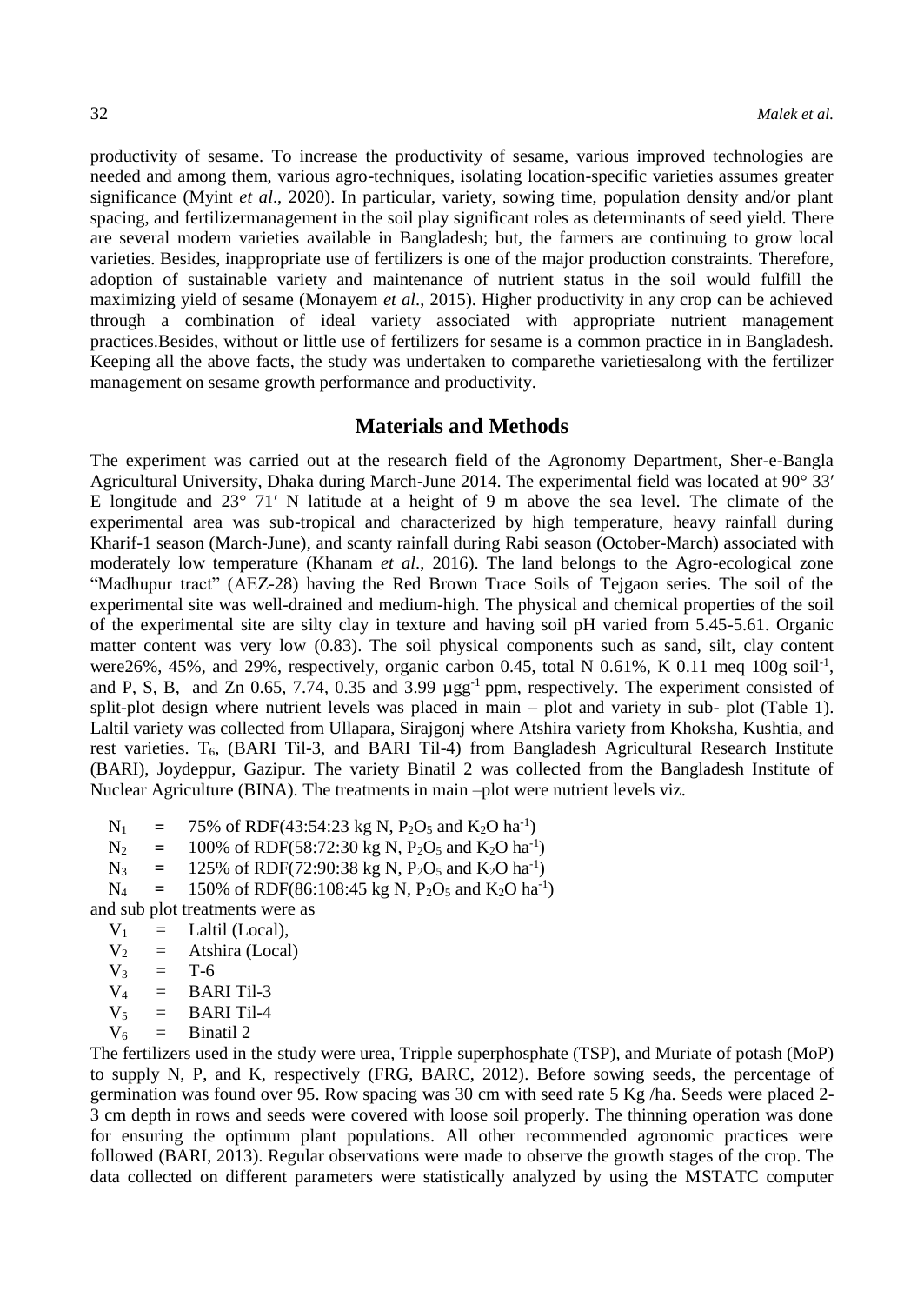package program and treatment means were compared by LSD test at 5% level of probability (Gomez and Gomez, 1984).

# **Results and Discussion**

### **Effect of nutrient levels on yield attributes**

A significant variation was observed for the number of capsule plant<sup>-1</sup>, number of seeds capsule<sup>-1</sup>, capsule length, and weight of 1000- seedsdue to the application of different nutrient levels on sesame (Table 2). Regarding nutrient levels, the number of capsules plant<sup>-1</sup> was maximum (77.28) from 100% of RDF (N<sub>2</sub>) followed by N<sub>3</sub> (125% of RDF). loweR number of capsule plant<sup>-1</sup> (63.83) was recorded from 75% of RDF  $(N_1)$  which was statistically similar with  $N_4$  (150% of RDF). Bennet *et al.* (1996) also found an increased number of capsules plant<sup>-1</sup> with Napplication up to 120 kg ha<sup>-1</sup>. Each successive increase in the dose of N up to 60 kg ha<sup>-1</sup> significantly increased the capsules plant<sup>-1</sup> (Prakash et al., 2001). Nahar et al. (2008) indicated that the number of capsules plant<sup>-1</sup> increased significantly up to 100 kg N ha<sup>-1</sup>. Significantly higher seed yield was recorded with 50 kg  $P_2O_5$  ha<sup>-1</sup> due to an increase in capsules plant<sup>-1</sup> (Prakasha and Thimmegowda, 1992). Mian *et al.* (2011) opined that the highest number of capsules plant<sup>-1</sup> was recorded with 90 kg  $P_2O_5$  ha<sup>-1</sup>. Increasing the level of K from 100 to 150 percent of the recommended dose, the number of capsules plant-1 of *Sesamum* increased significantly (Subrahmaniyan *et al.*, 2001). The number of seeds capsule<sup>-1</sup> was maximum (79.53) from 100% of RDF (N<sub>2</sub>) followed by N<sub>3</sub> (125% of RDF). The lowest number of seeds capsule<sup>-1</sup> (72.76) was recorded from 150% of RDF (N<sub>4</sub>) which was statistically similar with N<sub>1</sub> (125% of RDF). Nahar *et al.* (2008) also indicated that the seeds capsule<sup>-1</sup> increased significantly up to 100 kg N ha<sup>-1</sup>. Kathiresan (1999) indicated that the P level of 35 kg ha<sup>-1</sup> influenced the number of seeds capsule<sup>-1</sup> of Sesamum. Application of potassium markedly increased the number of seeds capsule<sup>-1</sup> (Mandal et al., 1992). Tiwari *et al.* (1994) was found that the application of  $K_2O$  significantly increased the seeds capsule<sup>-1</sup> of *Sesamum*. The capsule length was maximum (3.19 cm) from 100% of RDF (N<sub>2</sub>) followed by  $N_3$  (125% of RDF). The lowest capsule length (2.13 cm) was recorded from 150% of RDF ( $N_4$ ) which was statistically similar with  $N_1$  (75% of RDF). Mian *et al.* (2011) opined that the highest capsule length was recorded with 90 kg  $P_2O_5$  ha<sup>-1</sup> compared to 70 and 110 kg  $P_2O_5$  ha<sup>-1</sup>. Tiwari *et al.* (1994) was found that the application of  $K<sub>2</sub>O$  significantly increased the capsule length of sesame. The weight of 1000-- seeds was highest (2.78 g) from 100% of RDF  $(N_2)$  followed by N<sub>3</sub> (125% of RDF). The lowest weight of 1000- seeds (2.60 g) was recorded from 75% of RDF  $(N_1)$  which was statistically similar with  $N_4$  (150% of RDF). Ghosh and Patra (1994) recorded a higher 1000 -seeds weight of *Sesamum* upto 60 kg N ha<sup>-1</sup>. Each successive increase in the dose of N up to 60 kg ha<sup>-1</sup> significantly increased 1000 -seeds weight (Prakash *et al.,* 2001). Nahar *et al.* (2008) indicated that the 1000- seeds weight increased significantly up to 100 kg N ha<sup>-1</sup>. Mian et al. (2011) opined that the highest 1000 seeds weight was recorded with 90 kg  $P_2O_5$  ha<sup>-1</sup>. Application of potassium markedly increased the 1000- seeds weight (Mandal *et al*., 1992). Prakasha and Thimmegowda (1992) reported 53 percent increased seed yield with higher N rate due to enhanced value of yield attributes *viz.*, capsules plant<sup>-1</sup>, number of seeds capsule<sup>-1</sup>, capsule length, and weight of 1000 -seeds. **Performance of varieties in terms of yield attributes**

The tested local and modern varieties of sesame varied significantly in number of capsule plant<sup>-1</sup>, number of seeds capsule<sup>-1</sup>, capsule length, and weight of 1000- seeds (Table 2). The maximum number of capsule plant<sup>-1</sup>(77.33) was obtained from  $V_5$  (BARI Til-4) followed by  $V_4$  (BARI Til-3).

Table 2. Effect of nutrient levels, variety, and their interaction on yield contributing parameters of sesame

| <b>Treatment</b> | <b>Yield contributing parameters</b> |                       |               |                       |  |
|------------------|--------------------------------------|-----------------------|---------------|-----------------------|--|
|                  | Number of capsule                    | Number of seeds       | $1000$ -seeds | <b>Capsule length</b> |  |
|                  | plant <sup>-1</sup>                  | capsule <sup>-1</sup> | weight $(g)$  | (cm)                  |  |
| Nutrient levels  |                                      |                       |               |                       |  |

Nutrient levels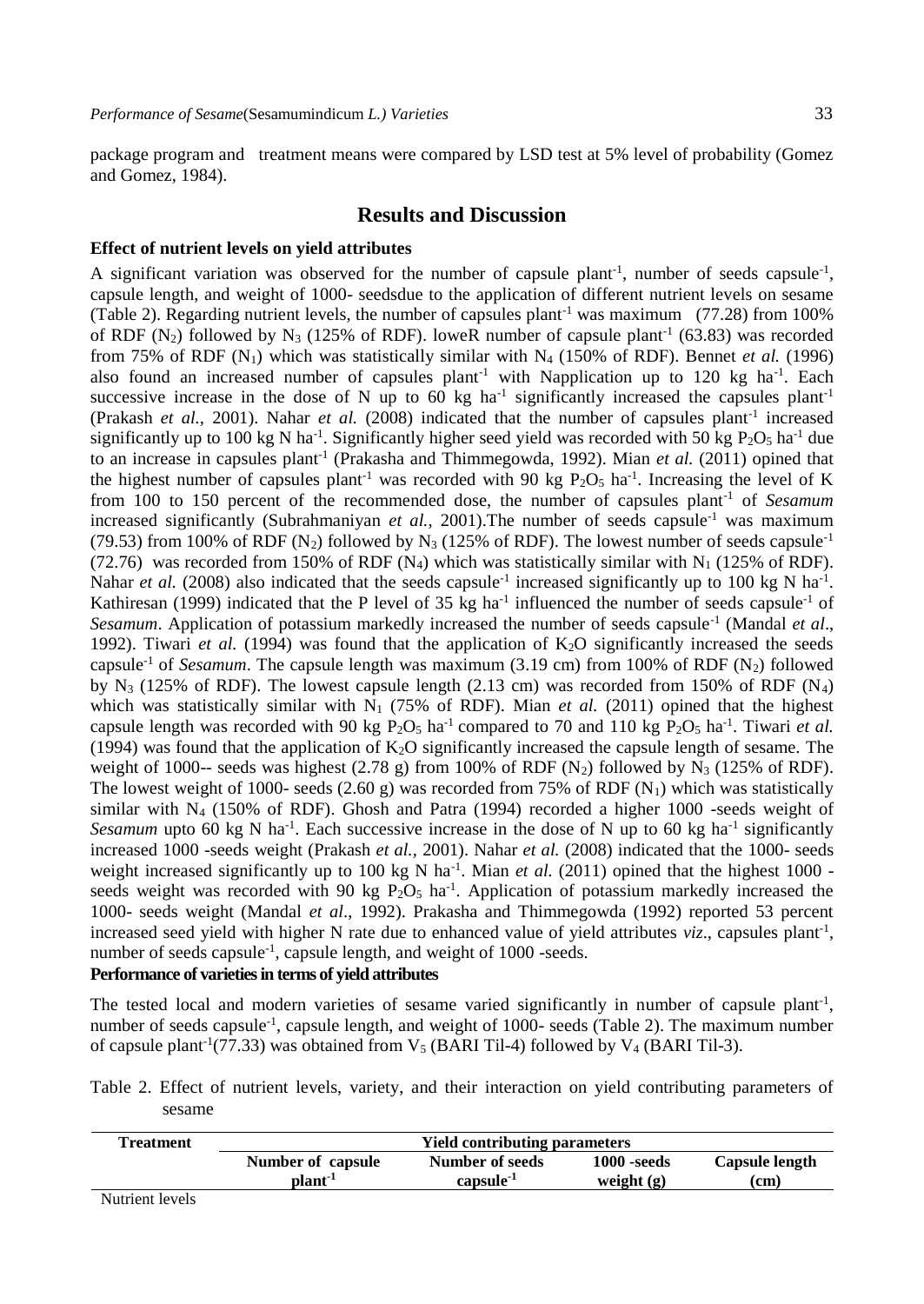| Malek et al. |  |  |  |
|--------------|--|--|--|
|--------------|--|--|--|

| $N_1$                 | 63.83 c                                      | 73.05 c  | 2.60c             | 2.18bc            |
|-----------------------|----------------------------------------------|----------|-------------------|-------------------|
| N <sub>2</sub>        | 77.28 a                                      | 79.53 a  | 2.78a             | 2.32a             |
| $N_3$                 | 69.11 b                                      | 75.69 b  | 2.70 <sub>b</sub> | 2.24 <sub>b</sub> |
| $N_4$                 | 64.28 c                                      | 72.76 c  | 2.62c             | 2.13c             |
| $\mathrm{LSD}_{0.05}$ | 1.21                                         | 1.41     | 0.04              | 0.06              |
| Varieties             |                                              |          |                   |                   |
| $V_1$                 | 56.58 f                                      | 65.82 e  | 2.45c             | 2.05c             |
| V <sub>2</sub>        | 59.17 e                                      | 69.03 d  | 2.52c             | 2.12 <sub>b</sub> |
| $V_3$                 | 70.25 d                                      | 77.66 c  | 2.73 <sub>b</sub> | 2.26a             |
| V <sub>4</sub>        | 76.08 b                                      | 79.67 b  | 2.79ab            | 2.30a             |
| V <sub>5</sub>        | 77.33 a                                      | 80.76 a  | 2.81a             | 2.31a             |
| $V_6$                 | 72.33 c                                      | 78.62 c  | 2.75ab            | 2.28a             |
| LSD <sub>0.05</sub>   | 0.93                                         | 0.97     | 0.07              | 0.05              |
|                       | Combination of nutrient levels and varieties |          |                   |                   |
| $N_1V_1$              | 58.67jk                                      | 68.30hij | 2.47 h            | 2.15ghi           |
| $N_1V_2$              | 63.67 hi                                     | 72.77 g  | $2.60$ fg         | 2.17gh            |
| $N_1V_3$              | 64.67ghi                                     | 72.90 g  | $2.63$ fg         | 2.17gh            |
| $N_1V_4$              | 65.00gh                                      | 75.57fg  | $2.63$ fg         | 2.20fg            |
| $N_1V_5$              | 66.33fgh                                     | 75.80fg  | $2.63$ fg         | 2.23ef            |
| $N_1V_6$              | 64.67ghi                                     | 72.97 g  | $2.63$ efg        | 2.20fg            |
| $N_2V_1$              | 56.33 kl                                     | 67.47hij | 2.47 h            | 2.13 hi           |
| $N_2V_2$              | 61.67ij                                      | 69.43h   | 2.53 gh           | 2.16gh            |
| $N_2V_3$              | 76.67 c                                      | 82.33bc  | 2.87 <sub>b</sub> | 2.36bc            |
| $N_2V_4$              | 93.00 a                                      | 85.33ab  | 2.97a             | 2.42a             |
| $N_2V_5$              | 94.67 a                                      | 88.13 a  | 3.00a             | 2.43a             |
| $N_2V_6$              | 81.33 b                                      | 84.50 b  | 2.87 <sub>b</sub> | 2.41ab            |
| $N_3V_1$              | 56.00 kl                                     | 65.97ij  | 2.43h             | 2.10 i            |
| $N_3V_2$              | 59.67 j                                      | 68.77 hi | 2.50h             | 2.15ghi           |
| $N_3V_3$              | 72.00 d                                      | 78.40def | 2.80 bc           | 2.27 e            |
| $N_3V_4$              | 75.33 c                                      | 80.10cde | 2.83 bc           | 2.32 cd           |
| $N_3V_5$              | 76.67 c                                      | 81.20 cd | 2.83 bc           | 2.35 c            |
| $N_3V_6$              | 75.00 c                                      | 79.70 cd | 2.80 bc           | 2.28 de           |
| $N_4V_1$              | 55.331                                       | 61.53 k  | 2.43h             | 1.82k             |
| $N_4V_2$              | 51.67 m                                      | 65.17j   | 2.43h             | 2.02j             |
| $N_4V_3$              | 67.67fg                                      | 77.00ef  | $2.63$ efg        | 2.23ef            |
| $N_4V_4$              | 71.00 de                                     | 77.67ef  | 2.73 cde          | 2.24ef            |
| $N_4V_5$              | 71.67 d                                      | 77.90def | 2.77bcd           | 2.24ef            |
| $N_4V_6$              | 68.33ef                                      | 77.30ef  | 2.70 def          | 2.24ef            |
| LSD <sub>0.05</sub>   | 2.975                                        | 3.026    | 0.090             | 0.052             |

In a column means having similar letter(s) are statistically similar and those having dissimilar letter(s) differ significantly at 0.05 level of probability.

Note: N<sub>1</sub> = 75% of RDF (43:54:23 kg N, P2O5 and K2O ha<sup>-1</sup>), N<sub>2</sub> = 100% of RDF (58:72:30 kg N, P2O5 and K2O ha<sub>-1</sub>),  $N_3 = 125\%$  of RDF (72:90:38 kg N, P<sub>2</sub>O<sub>5</sub> and K<sub>2</sub>O ha<sup>-1</sup>), N<sub>4</sub> = 150% of RDF (86:108:45 kg N, P<sub>2</sub>O<sub>5</sub> and K2O ha<sup>-1</sup>); V<sub>1</sub> = Laltil (Local),  $V_2$  = Atshira (Local),  $V_3$  = T-6, V4 = BARI Til-3, V<sub>5</sub> = BARI Til-4, V<sub>6</sub> = Binatil 2

The lowest number of capsule plant<sup>-1</sup> (56.58) was observed from local variety  $V_1$  (Laltil) followed by local variety V<sub>2</sub> (Atshira). El-Serogy et al. (1997), Deshmukh et al. (2005), Kokilavani et al. (2007), and Riaz et al. (2002) indicated that the number of capsules plant<sup>-1</sup> differed significantly by different varieties. The maximum number of seeds capsule<sup>-1</sup> (80.76) was obtained from  $V_5$  (BARI Til-4) followed by  $V_4$  (BARI Til-3). The lowest number of seeds capsule<sup>-1</sup> (65.82) was observed from local variety V<sub>1</sub> (Laltil) followed by local variety V<sub>2</sub> (Atshira). Variation in the number of seeds capsule<sup>-1</sup> was noticed significantly among varieties (Govindaraju and Balakrishnan, 2002). Ali and Jan (2014) and Chongdar et al. (2015) also observed variation in the number of seeds capsule<sup>-1</sup> due to different varietal performance: The maximum capsule length (2.31 cm) was obtained from  $V<sub>5</sub>$  (BARI Til-4)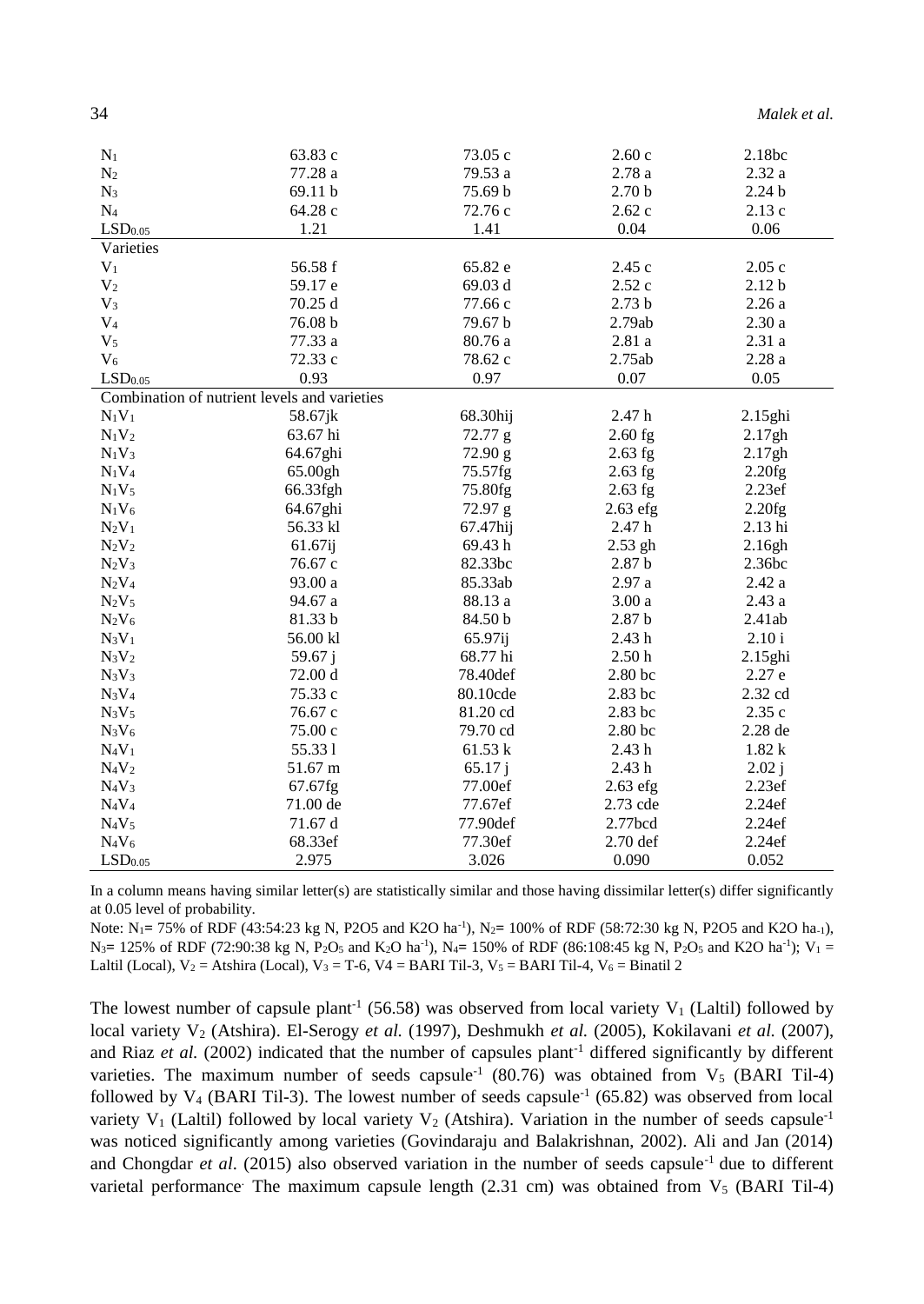which was statistically similar with  $V_3$  (T-6),  $V_4$  (BARI Til-3), and  $V_6$  (Binatil 2). The lowest capsule length (2.05 cm) was observed from local variety  $V_1$  (Laltil) followed by local variety  $V_2$  (Atshira). Riaz *et al.* (2002) and Lakshmi and Lakshmamma (2005) also found similar results regarding capsule length of sesame and observed that different varieties showed different capsule lengths.

The maximum weight of 1000- seeds  $(2.81 \text{ g})$  was obtained from V<sub>5</sub> (BARI Til-4) which was statistically similar to  $V_4$  (BARI Til-3) and  $V_6$  (Binatil 2). The lowest weight of 1000 -seeds (2.45 g) was observed from local variety  $V_2$  (Atshira) which was statistically similar with local variety  $V_1$ (Laltil). Similar results on 1000- seeds weight was found from Rao *et al.* (1990) and Yadav *et al.* (1991) which supported the present findings. They observed that the HYV variety gave a higher 1000 seed weight than the local variety.

#### **Interaction effect of nutrient levels and varieties on yield attributes**

Results showed that yield attributes due to the combination between different nutrient levels and varieties were significant (Table 2). The combination of  $N_2V_5$  showed the maximum number of capsule plant<sup>-1</sup> (94.67) which was statistically similar with  $N_2V_4$  followed by  $N_2V_6$ . The lowest number of capsule plant<sup>-1</sup> was recorded from N<sub>4</sub>V<sub>1</sub> (55.33) which were statistically similar with N<sub>3</sub>V<sub>1</sub>and N<sub>2</sub>V<sub>1</sub>. The maximum number of seeds capsule<sup>-1</sup> (88.13) from the  $N_2V_5$  combination was statistically similar with N<sub>2</sub>V<sub>4</sub> followed by N<sub>2</sub>V<sub>6</sub>. The lowest number of seeds capsule<sup>-1</sup> was recorded from N<sub>4</sub>V<sub>1</sub> (61.53) followed by N<sub>4</sub>V<sub>2</sub> and N<sub>3</sub>V<sub>1</sub>. The maximum capsule length (2.43 cm) was recorded from N<sub>2</sub>V<sub>5</sub>which was statistically similar with  $N_2V_4$  and closely followed by  $N_2V_6$ . The lowest capsule lengthwas recorded from  $N_4V_1$  (1.82 cm) followed by  $N_4V_2$ . Different varieties had a significant response to different nutrient rates. Similarly, the variety T6 and BARI Til-3 showed increased capsule length up to 100 kg N ha<sup>-1</sup> but the variety BARI Til 2 responded up to 150 kg N ha<sup>-1</sup> (Nahar *et al.,* 2008).The maximum weight of 1000- seeds (3.00 g) was obtained from the  $N_2V_5$  which was statistically similar with N<sub>2</sub>V<sub>4</sub> followed by N<sub>2</sub>V<sub>3</sub> and N<sub>2</sub>V<sub>6</sub>. The lowest weight of 1000- seeds was recorded from N<sub>4</sub>V<sub>1</sub> (2.47 g) which were statistically similar with  $N_2V_1$ ,  $N_3V_1$ ,  $N_3V_2$ ,  $N_4V_1$  and  $N_4V_2$ .

### **Effect of nutrient levels on yield and harvest index**

Seed yield, stover yield, and harvest index were significantly influenced due to different nutrient levels (Fig. 1). Seed yield ha<sup>-1</sup> was maximum (1223 kg ha<sup>-1</sup>) from 100% of RDF (N<sub>2</sub>) followed by N<sub>3</sub> (125%) of RDF). The lowest seed yield ha<sup>-1</sup> (924 kg ha<sup>-1</sup>) was recorded from 150% of RDF (N<sub>4</sub>) followed by  $N_1$  (75% of RDF). The highest seed yield from 100% of RDF  $(N_2)$  might be due to the higher number of capsules plant-1 , number of seeds capsule-1 , capsule length, and 1000 - seed weight. Jadhav *et al.* (1992) also reported that the highest grain yield was recorded when 120 kg N and 75 kg  $P_2O<sub>5</sub>$  ha<sup>-1</sup> was applied on account of a higher number of capsules plant<sup>-1</sup> and number of seeds capsule<sup>-1</sup>, which was statistically on par with 120 kg N and 50 kg  $P_2O_5$  ha<sup>-1</sup>. Seed yield increased for every further increase in the rate of N and K application upto 80 and 60 kg ha<sup>-1</sup>, respectively (Mandal *et al.*, 1992). Nahar *et* al.  $(2008)$  indicated that the seed yield increased significantly up to 100 kg N ha<sup>-1</sup>. Kathiresan (1999) indicated that the P level of 35 kgha-1 influenced the seed yield of *Sesamum*.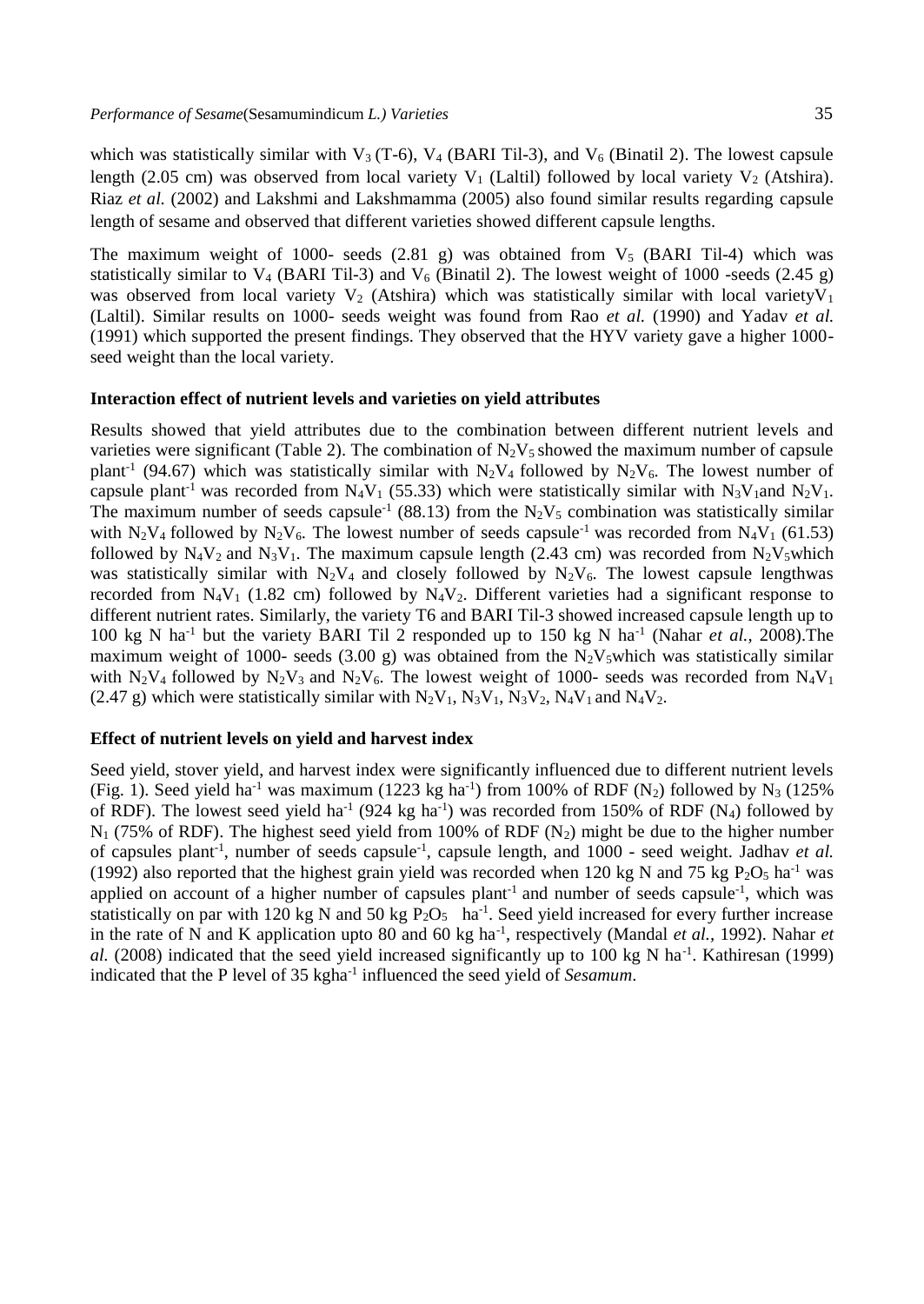

 $N_1$  = 75% of RDF (43:54:23 kg N, P<sub>2</sub>O<sub>5</sub> and K<sub>2</sub>O ha<sup>-1</sup>), N<sub>2</sub> = 100% of RDF (58:72:30 kg N, P<sub>2</sub>O<sub>5</sub> and K<sub>2</sub>O ha<sup>-1</sup>), N<sub>3</sub> = 125% of RDF (72:90:38 kg N, P<sub>2</sub>O<sub>5</sub> and K<sub>2</sub>O ha<sup>-1</sup>), N<sub>4</sub> = 150% of RDF (86:108:45 kg N, P<sub>2</sub>O<sub>5</sub> and K<sub>2</sub>O ha<sup>-1</sup>)

Fig.1**.** Seed yield (A), stover yield (B), and harvest index (C)of sesame as influenced by different levels of nutrients  $(LSD<sub>0.05</sub>=13.43, 16.45, and 0.679, respectively)$ 

The application of potassium markedly increased the seed yield (Mandal *et al*., 1992). Increasing the level of K from 100 to 150 percent of the recommended dose, the seed yield of sesame increased significantly (Subrahmaniyan *et al.*, 2001). The stover yield ha<sup>-1</sup> was highest (1473 kg ha<sup>-1</sup>) from 100% of RDF (N<sub>2</sub>) followed by N<sub>3</sub> (125% of RDF). The lowest stover yield ha<sup>-1</sup> (1274kg ha<sup>-1</sup>) was recorded from 75% of RDF  $(N_1)$  which was followed by N<sub>4</sub> (150% of RDF). Ali and Jan (2014) reported that plots treated with 120 kg N ha<sup>-1</sup> produced maximum stover yield (5351 kg ha<sup>-1</sup>). Vaghani *et al.* (2010) reported that significantly higher stover yields were achieved with the fertilizer application of 100 kg N  $+ 25$  kg P<sub>2</sub>O<sub>5</sub> + 80 kg K<sub>2</sub>O + 40 kg S ha<sup>-1</sup>. Mian *et al.* (2011) opined that the highest seed and stover yield was recorded with 90 kg  $P_2O_5$  ha<sup>-1</sup>. The harvest index was highest (45.36%) from 100% of RDF  $(N_2)$  followed by N<sub>1</sub> (75% of RDF). The lowest harvest index (41.23%) was recorded from 150% of RDF (N<sub>4</sub>) which was statistically similar with N<sub>3</sub> (125% of RDF). Ali and Jan (2014) reported that 120 kg N ha-1 produced the highest harvest index. Khade *et al.* (1996) indicated that the harvest index increased with up to 50 kg  $P_2O_5$  ha<sup>-1</sup>. The highest harvest index was achieved by the application of 44 kg N and 44 kg P<sub>2</sub>O<sub>5</sub>ha<sup>-1</sup> (Abdel, 2008). Sarawagi et al. (1995) opined that significant seed yield, stover yield, and harvest index of summer sesame was 60 to 90 kg  $K_2O$  ha<sup>-1</sup>.

### **Effect of varieties on yield and harvest index**

Significant influence was found for seed yield ha<sup>-1</sup>, stover yield ha<sup>-1</sup>, and harvest index  $(\%)$  by different sesame varieties (Figure 2). The maximum seed yield ha<sup>-1</sup> (1170 kg ha<sup>-1</sup>) was obtained from  $V_5$  (BARI Til-4) followed by  $V_4$  (BARI Til-3). The lowest seed yield ha<sup>-1</sup>(811.30kg ha<sup>-1</sup>) was observed from local variety  $V_1$  (Laltil) followed by local variety  $V_2$  (Atshira). Production capacity of yield contributing characters *viz*. number of capsules plant<sup>-1</sup>, number of seeds capsule<sup>-1</sup>, capsule length and weight of 1000- seeds was highest compared to other tested variety and resulted in highest seed yield. Suryabala *et al.* (2008) and Monpara *et al. (*2008) also found the yield of sesame varied significantly due to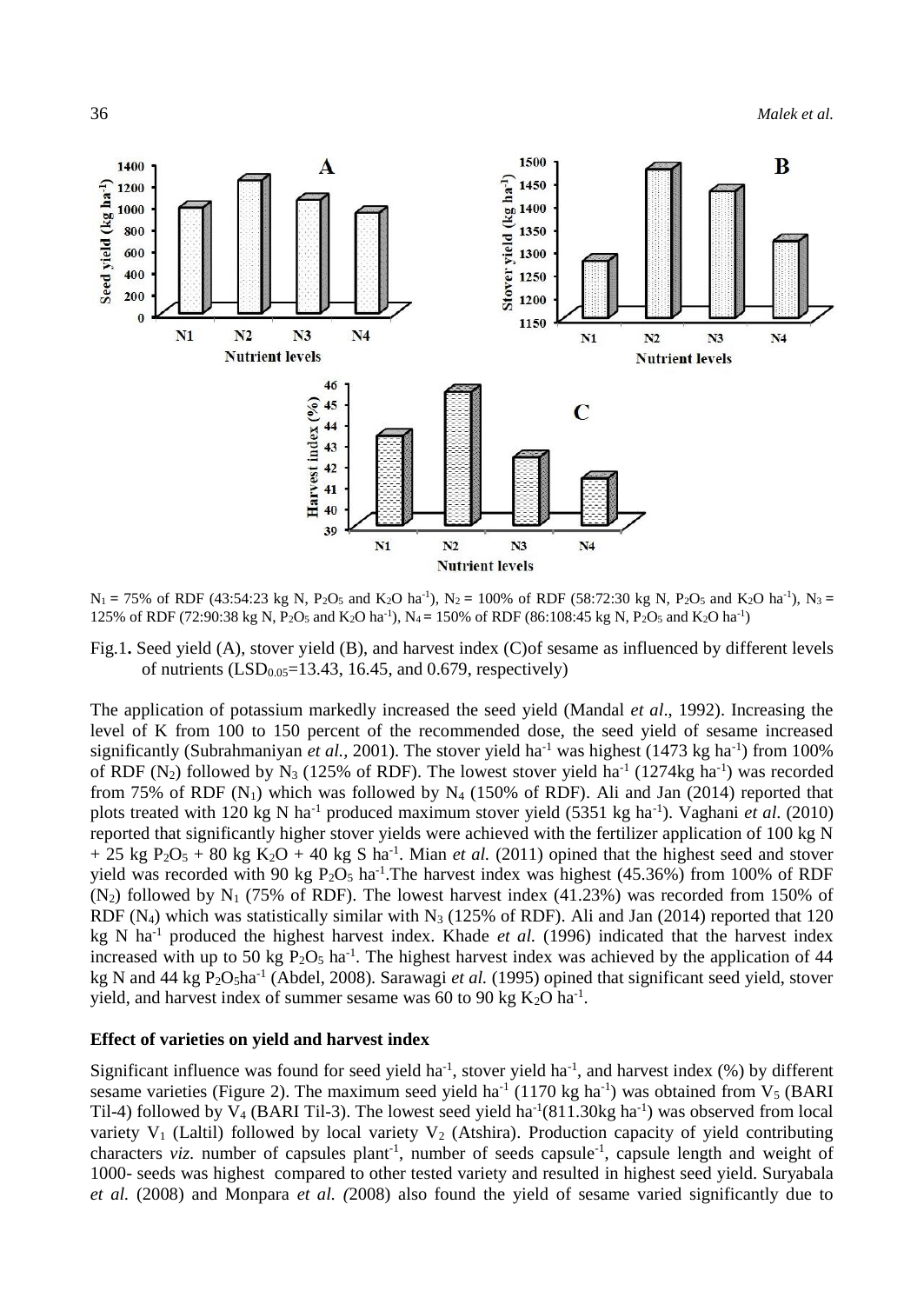different varieties according to producing capability of yield contributing parameters. The maximum stover yield ha<sup>-1</sup> (1476kg ha<sup>-1</sup>) was obtained from  $V_5$  (BARI Til-4) which was statistically similar with  $V_4$  (BARI Til-3) and  $V_6$  (Bina-til 2) followed by  $V_3$  (T-6). The lowest stover yield ha<sup>-1</sup> (1139kg ha<sup>-1</sup>) was observed from local variety  $V_1$  (Laltil) followed by local variety  $V_2$  (Atshira). Suryabala *et al.* (2008) and Hamdollah *et al.* (2009) opined that different *Sesamum* cultivars showed a significant variation in stover yield.



 $V_1 =$  Laltil (Local),  $V_2 =$  Atshira (Local),  $V_3 =$  T-6,  $V_4 =$  BARI Til-3,  $V_5 =$  BARI Til-4,  $V_6 =$  BINAtil 2

Fig. 2. Seed yield (A), stover yield (B), and harvest index (C) of sesame as influenced by different varieties  $(LSD<sub>0.05</sub>=16.44, 14.82, and 0.713, respectively)$ 

The maximum harvest index  $(44.22%)$  was obtained from  $V<sub>5</sub>$  (BARI Til-4) which was statistically similar to V<sub>4</sub> (BARI Til-3). The lowest harvest index (41.60%) was observed from local variety V<sub>1</sub> (Laltil) followed by local variety  $V_2$  (Atshira). A similar result was also found by Balasubramaniyan *et al.* (1995) and they opined that different varieties had a significant effect on the harvest index. They also opined that HYV possesses a higher harvest index than the local variety. Ali and Jan (2014) also found significant variation with sesame varieties on seed yield, stover yield, and harvest index.

#### **Interaction effect of nutrient levels and varieties on yield and harvest index**

Statistically, significant variation was observed by the combined effect of different nutrients and varieties regarding seed yield ha<sup>-1</sup>, stover yield ha<sup>-1</sup> and harvest index  $(\%)$  (Table 3). Results signified that combination between different nutrient levels and varieties,  $N_2V_5$  listed the maximum seed yield ha<sup>-1</sup> (1481 kg ha<sup>-1</sup>) which was statistically similar with  $N_2V_4$  followed by  $N_2V_6$ . The lowest seed yield ha<sup>-1</sup>was recorded from N<sub>4</sub>V<sub>1</sub> (670kg ha<sup>-1</sup>) which was followed by N<sub>4</sub>V<sub>2</sub>. The maximum stover yield ha<sup>-1</sup> <sup>1</sup>(1715kg ha<sup>-1</sup>) resulted in N<sub>2</sub>V<sub>5</sub>which was statistically similar with N<sub>2</sub>V<sub>4</sub> followed by N<sub>2</sub>V<sub>6</sub>, N<sub>2</sub>V<sub>3</sub>,and  $N_3V_5$ . The lowest stover yield ha<sup>-1</sup> was recorded from  $N_4V_1(1043kg$  ha<sup>-1</sup>) which was followed by  $N_4V_2$ and N<sub>3</sub>V<sub>1</sub>. Finally, N<sub>2</sub>V<sub>5</sub>showed that the maximum harvest index (46.34%) followed by N<sub>2</sub>V<sub>6</sub> and N<sub>2</sub>V<sub>4</sub>. The lowest harvest index was recorded from  $N_4V_2$  (35.87%) followed by  $N_4V_1$  and  $N_4V_5$ . Bhosale*et al.*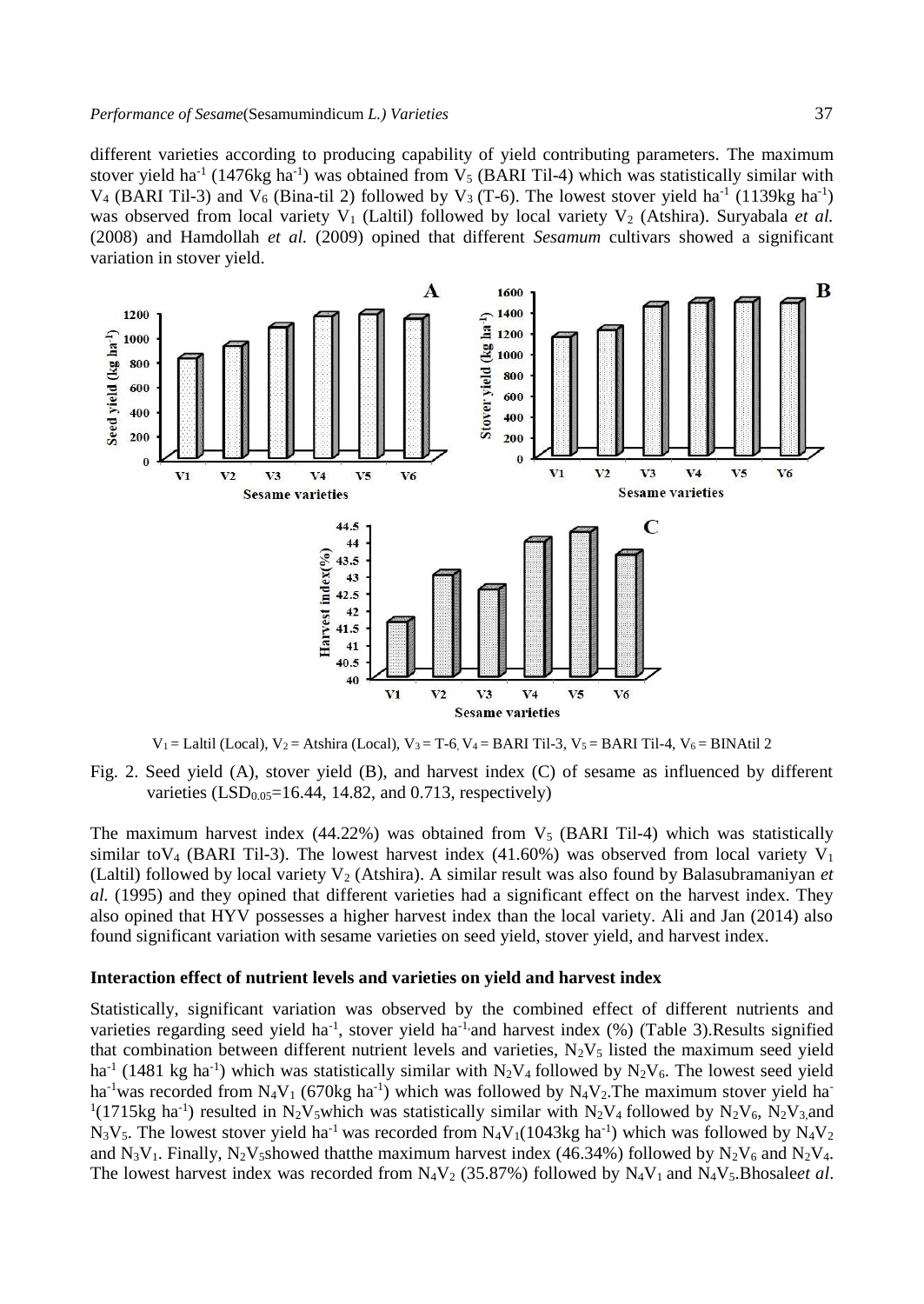(2011) found that sesame cv. 'GujratTil 2' reported significantly highest seed yield, stover yield, harvest index with the fertilizer application of 25 kg N + 25 kg P<sub>2</sub>O<sub>5</sub> + 50 kg K<sub>2</sub>O ha<sup>-1</sup>.

| <b>Treatment</b>    | Seed yield $ha^{-1}$ (kg) | Stover yield ha <sup>-1</sup> (kg) | Harvest index (%) |
|---------------------|---------------------------|------------------------------------|-------------------|
| $N_1V_1$            | 908.00 i                  | $1203.00$ jk                       | 42.85bcde         |
| $N_1V_2$            | 965.30 h                  | 1247.00ij                          | 42.66cde          |
| $N_1V_3$            | 974.70gh                  | 1280.00ij                          | 44.42 a           |
| $N_1V_4$            | 990.70fgh                 | 1317.00gh                          | 41.76 f           |
| $N_1V_5$            | 1005.00fg                 | 1343.00 g                          | $40.22$ g         |
| $N_1V_6$            | 984.00gh                  | 1286.00 hi                         | 41.62 f           |
| $N_2V_1$            | 868.00j                   | 1182.00 k                          | 39.52gh           |
| $N_2V_2$            | 961.30 h                  | 1239.00 i                          | 43.53bc           |
| $N_2V_3$            | 1161.00c                  | 1622.00c                           | 42.10def          |
| $N_2V_4$            | 1457.00 a                 | 1706.00 b                          | 43.18bc           |
| $N_2V_5$            | 1481.00 a                 | 1715.00 a                          | 36.34 i           |
| $N_2V_6$            | 1408.00 b                 | 1664.00c                           | $42.11$ def       |
| $N_3V_1$            | 798.70 k                  | 1128.001                           | 38.91 hi          |
| $N_3V_2$            | 958.70 h                  | 1238.00 i                          | 43.62b            |
| $N_3V_3$            | 1105.00 d                 | 1512.00 d                          | 42.17def          |
| $N_3V_4$            | 1132.00 cd                | 1530.00 d                          | 41.42 f           |
| $N_3V_5$            | 1135.00 cd                | 1621.00c                           | 38.15 i           |
| $N_3V_6$            | 1120.00 d                 | 1519.00 d                          | $40.32$ g         |
| $N_4V_1$            | 670.70 m                  | 1043.00 m                          | 36.92 j           |
| $N_4V_2$            | 756.001                   | 1106.001                           | 35.87 k           |
| $N_4V_3$            | 1011.0fg                  | 1356.00 g                          | 42.98bcd          |
| $N_4V_4$            | 1027.00ef                 | 1468.00ef                          | 39.61gh           |
| $N_4V_5$            | 1059.00 e                 | 1489.00 de                         | 39.18h            |
| $N_4V_6$            | 1021.00 f                 | 1438.00 f                          | 42.03ef           |
| LSD <sub>0.05</sub> | 33.22                     | 41.16                              | 0.7933            |

Table 3. Combined effect of different levels of nutrients and varieties on yield and harvest index of sesame

In a column means having similar letter(s) are statistically similar and those having dissimilar letter(s) differ significantly at 0.05 level of probability.

Note: N<sub>1</sub>= 75% of RDF (43:54:23 kg N, P2O5 and K2O ha<sup>-1</sup>), N<sub>2</sub>= 100% of RDF (58:72:30 kg N, P2O5 and K<sub>2</sub>O ha-1),  $N_3$  = 125% of RDF (72:90:38 kg N, P<sub>2</sub>O<sub>5</sub> and K<sub>2</sub>O ha<sup>-1</sup>), N<sub>4</sub> = 150% of RDF (86:108:45 kg N, P<sub>2</sub>O<sub>5</sub> and K2O ha<sup>-1</sup>); V<sub>1</sub> = Laltil (Local),  $V_2$  = Atshira (Local),  $V_3$  = T-6, V4 = BARI Til-3, V<sub>5</sub> = BARI Til-4, V<sub>6</sub> = Binatil 2

### **Conclusion**

The combined effect of nutrient levels, 100% of RDF (58 -72- 30 Kg N  $P_2O_3K_2O/$  ha) with variety. BARI til-4produced the highest seed yield (1481 kg ha<sup>-1</sup>) and oil yield (670 kg ha<sup>-1</sup>). Hence, it is concluded that the combination of 100% of RDF and var. BARI Til-4is conductive to produce maximum seed yield (kg ha<sup>-1</sup>) of sesame in Bangladesh.

# **References**

- Abdel, R.A.E. 2008. Response of sesame to nitrogen and phosphorus fertilization in Northern Sudan. J. Appl. Biosci. 8(2): 304-308.
- Balasubramaniyan, P., P. Gnanamurthy and V. Dharmalingam. 1995. Response oj irrigated sesame varieties to planting density and nitrogen. Sesame Safflower Newsl. 10: 59-62.
- BARC (Bangladesh Agricultural Research Council). 2012. Fertilizer Recommended Guide, 2013. Farmgate, Dhaka, Bangladesh.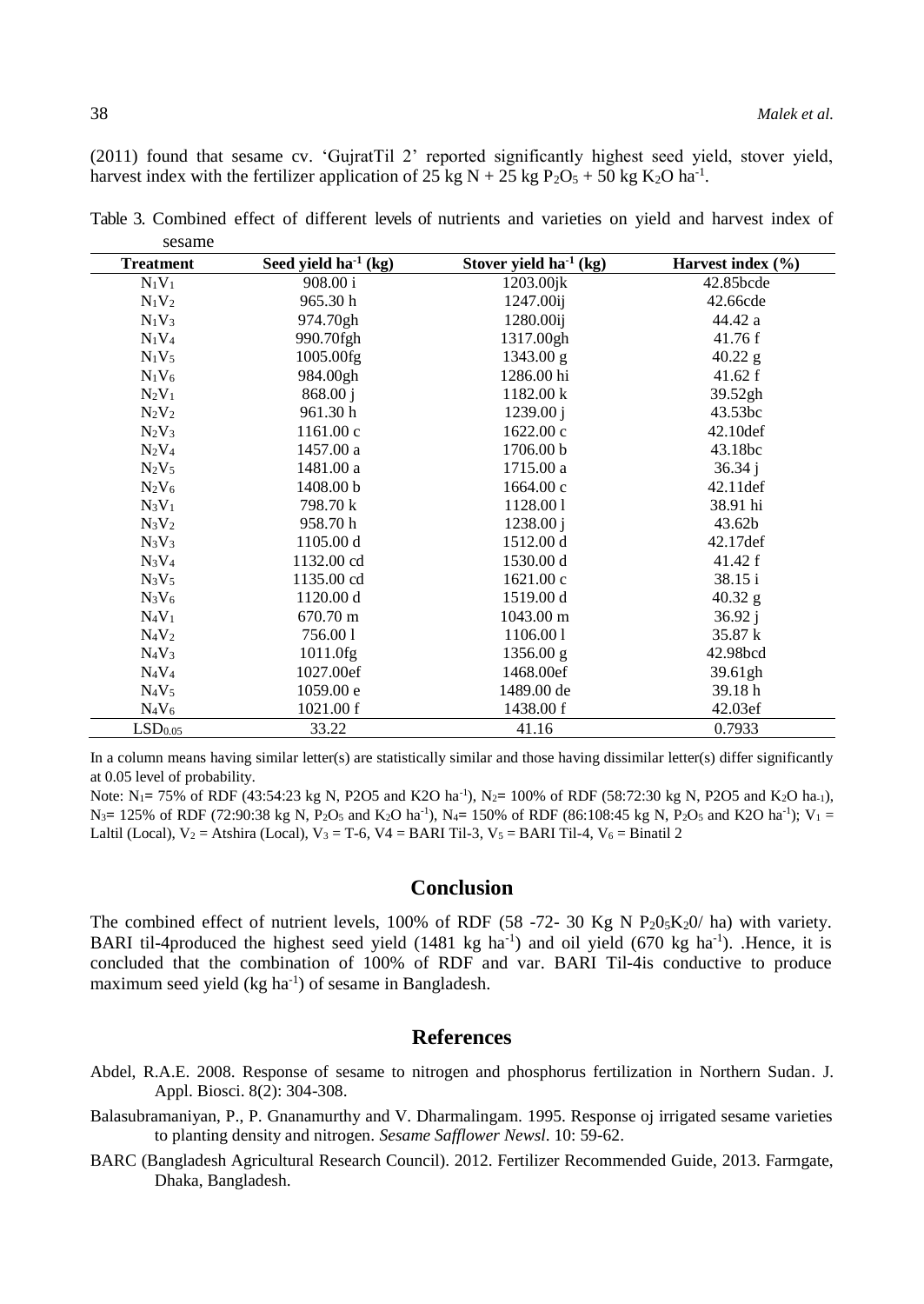- BARI (Bangladesh Agricultural Research Institute). 2013. KrishiProjuktiHatboi (in Bengali). Bangladesh Agricultural Research Institute, Gazipur, Bangladesh. pp. 215-225.
- BBS (Bangladesh Bureau of Statistics). 1996. Statistical Yearbook of Bangladesh. Bureau of Statistics, Statistics Division, Ministry of Planning, Govt, of the People's Republic of Bangladesh. Dhaka.
- BBS (Bangladesh Bureau of Statistics). 2010. Statistical Yearbook of Bangladesh. Bureau of Statistics, Statistics Division, Ministry of Planning, Govt, of the People's Republic of Bangladesh. Dhaka.
- BBS (Bangladesh Bureau of Statistics). 2020. Statistical Yearbook of Bangladesh. Bureau of Statistics, Statistics Division, Ministry of Planning, Govt, of the People's Republic of Bangladesh. Dhaka. p.121.
- Bedigian, D., D. S. Seigler and J. R. Harlan. 1985. Sesamin, sesamolin and the original of sesame biochem systematics. Biochem. Syst. Ecol. 13(2):133-139.
- Bennett, M.R.,K. Thiagalingam and D.F. Beeck. 1996. Effect of nitrogen application on growth, leaf nitrogen content, seed yield and yield components of sesame. Sesame Safflower Newsl.11: 21-28.
- Bhosale, N. D., B. M. Dabhi, V. P. Gaikwad and T. C. Poonia. 2011. Response of Sesamum (*Sesamumindicum* L.) to different levels of potash and sulphur under south Saurashtra region. Advance Res. J. Crop Impr. 2(1): 121-124.
- Chongdar, S., B. Chhetri, S.K. Mahato and A. Saha. 2015. Production potentials and economic feasibility of improved sesame (*Sesamumindicum* L.) cultivars under varying dates of sowing in prevailing agroclimatic condition of north bengal. Int. J. Agric. Sci. 7(2): 434-439.
- Deshmukh, M.R., H.C. Jasin and S.S. Duhoon. 2005. Relative performance of sesame *(Sesamumindicum* L.) varieties in Kymore plateau zone of Madhya Pradesh (India). J. Oilseeds Res. 22(1): 197-198.
- El-Serogy, S.T., M.A. El-Emam and W.A.I. Sorour. 1997. The performance of two sesame varieties under difference sowing methods in two locations. Ann. Agric. Sci. 42(2): 355-364.
- Ghosh, D.C. and A.K. Patra. 1994. Effect of plant density and fertility levels on productivity and economics of summer sesame (*Sesamumindicum* L.). Indian J. Agron.39(l):71-75.
- Gomez, K.A. and A.A. Gomez. 1984. Statistical procedures for agricultural research. John Wiley and Sons, New York.
- Govindaraju, P.K. and Balakrishnan. 2002. Effect of soil alkalinity on plant growth, yield and oil content of sesamum. Madras Agric. J.89(1-3): 133-135.
- Hamdollah E., Z.S. Saeid, G.G. Kazem and H.G. Mohammad. 2009. Effects of water limitation on grain and oil yields of sesame cultivars. J. Food Agric. Environ*.* **7**(2): 339-342.
- Jadhav, A.S., G.V. Chavan and S.R. Gungarde. 1992. Geometry of sesame *(Sesamumindicum* L.) cultivars under rainfed conditions. Indian J. Agron*.* 37(4): 857- 858.
- Jebaraj, S. and M.N. Sheriff. 1996. SVPR 1 (TSS 6): A short duration high yielding white-seeded sesame for Tamil Nadu. Indian Fmg. 45(10): 5.
- Kathiresan, G. 1999. Effect of growth regulators and clipping on sesame growth and yield in different seasons. Sesame Safflower Newsl. 14: 46-49.
- Khade, V.N., S.N. Jadhav and S.A. Khanvilkar. 1996. Studies on scheduling of irrigation and phosphate fertilization to sesamum. J. Maharashtra Agric. Univ. 21(3): 410-411.
- Khanam, M., M.S. Islam, M.H Ali., I.F. Chowdhury and S.M. Masum. 2016. Performance of soybean under different levels of phosphorus and potassium. Bangladesh Agron. J.19: 99-108.
- Kokilavani, S., R. Jagannathan and S.K. Natarajan. 2007. Manual terminal clipping on yield and nutrient uptake of sesame varieties. Res. J. Agric. Biol. Sci.3(6): 987-999.
- Lakshmi, P. and P. Lakshmamma 2005. Growth and yield of sesame *(Sesamumindicum)* as influenced by seasons. J. Oilseeds Res.22(1):228-230.
- Mandal, S.S., D. Verma and S. Kuila. 1992. Effect of organic and inorganic sources of nutrients on growth and seed yield of sesame (*Sesamumindicum* L.). Indian J. Agric. Sci.62(4): 258-262.
- Mian, M.A.K., M.K. Uddin, M.R. Islam, N.A. Sultana and H. Kohinoor. 2011. Crop performance and